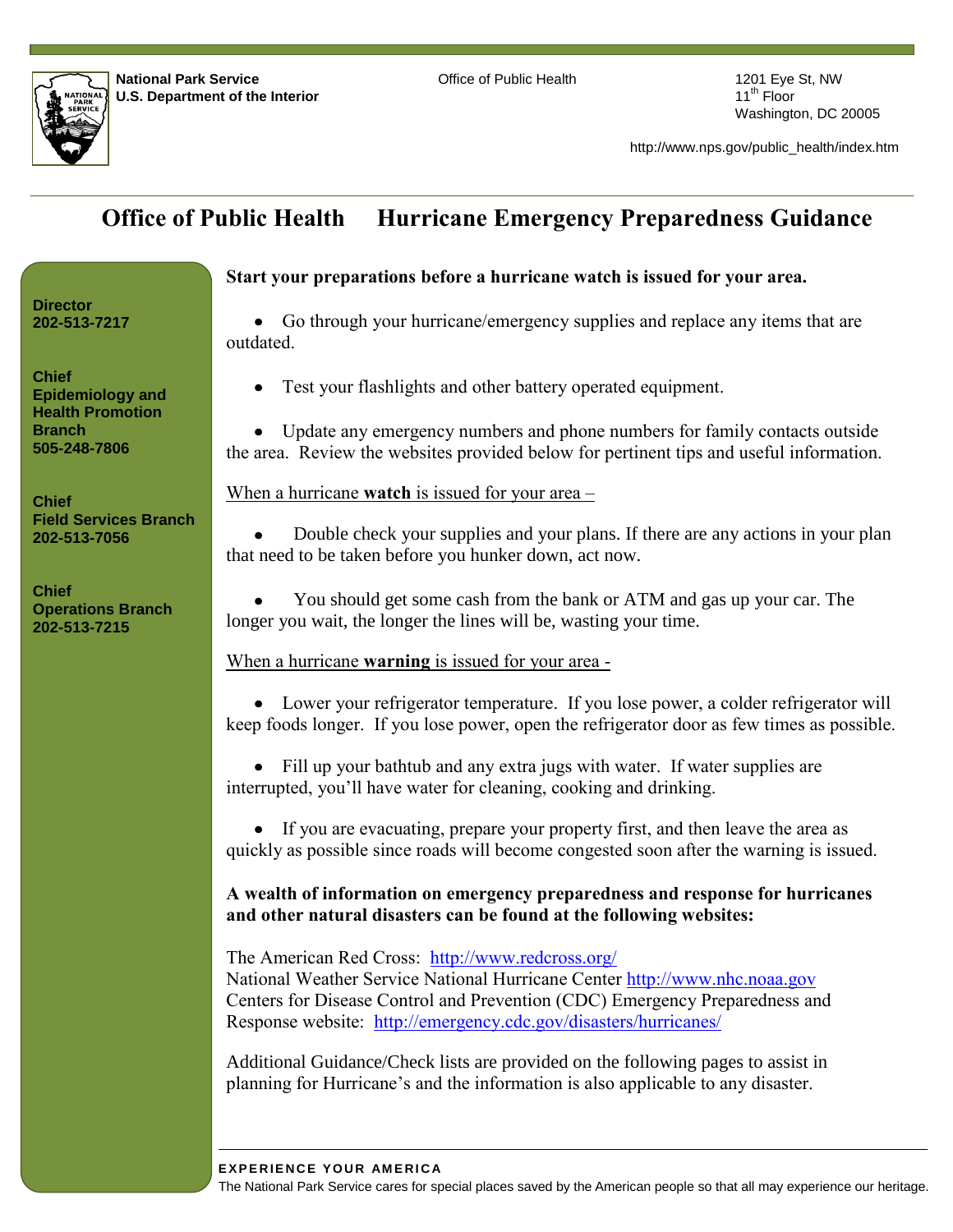## **At a minimum, have the basic supplies listed below.**

Keep supplies in an easy-to-carry emergency preparedness kit that you can use at home or take with you in case you must evacuate.

- Water—one gallon per person, per day (3-day supply for evacuation, 2-week supply for home)
- Food—non- perishable, easy-to-prepare items (3-day supply for evacuation, 2-week supply for home)  $\bullet$
- Flashlight
- Battery-powered or hand-crank radio (NOAA Weather Radio, if possible)  $\bullet$
- Extra batteries
- First aid kit
- Medications (7-day supply) and medical items
- Multipurpose tool
- Sanitation and personal hygiene items
- Copies of personal documents (medication list and pertinent medical information, proof of address, deed/lease to home, passports, birth certificates, insurance policies)
- Cell phone with chargers
- Family and emergency contact information
- Extra cash
- Emergency blanket
- $\bullet$  Map(s) of the area

## **Consider the needs of all family members and add supplies to your kit.**

Suggested items to help meet additional needs are:

- Medical supplies (hearing aids with extra batteries, glasses, contact lenses, syringes, cane)
- Baby supplies (bottles, formula, baby food, diapers)
- Games and activities for children
- Pet supplies (collar, leash, ID, food, carrier, bowl)
- Two-way radios
- Extra set of car keys and house keys
- Manual can opener  $\bullet$

#### **Additional supplies to keep at home or in your kit based on the types of disasters common to your area:**

- Whistle
- $\bullet$ N95 or surgical masks
- Matches
- Rain gear  $\bullet$
- Towels
- Work gloves
- Tools/supplies for securing your home  $\bullet$
- Extra clothing, hat and sturdy shoes
- Plastic sheeting  $\bullet$
- Duct tape
- Scissors  $\bullet$
- Household liquid bleach  $\bullet$
- Entertainment items  $\bullet$
- Blankets or sleeping bags
- Meet with your family or household members.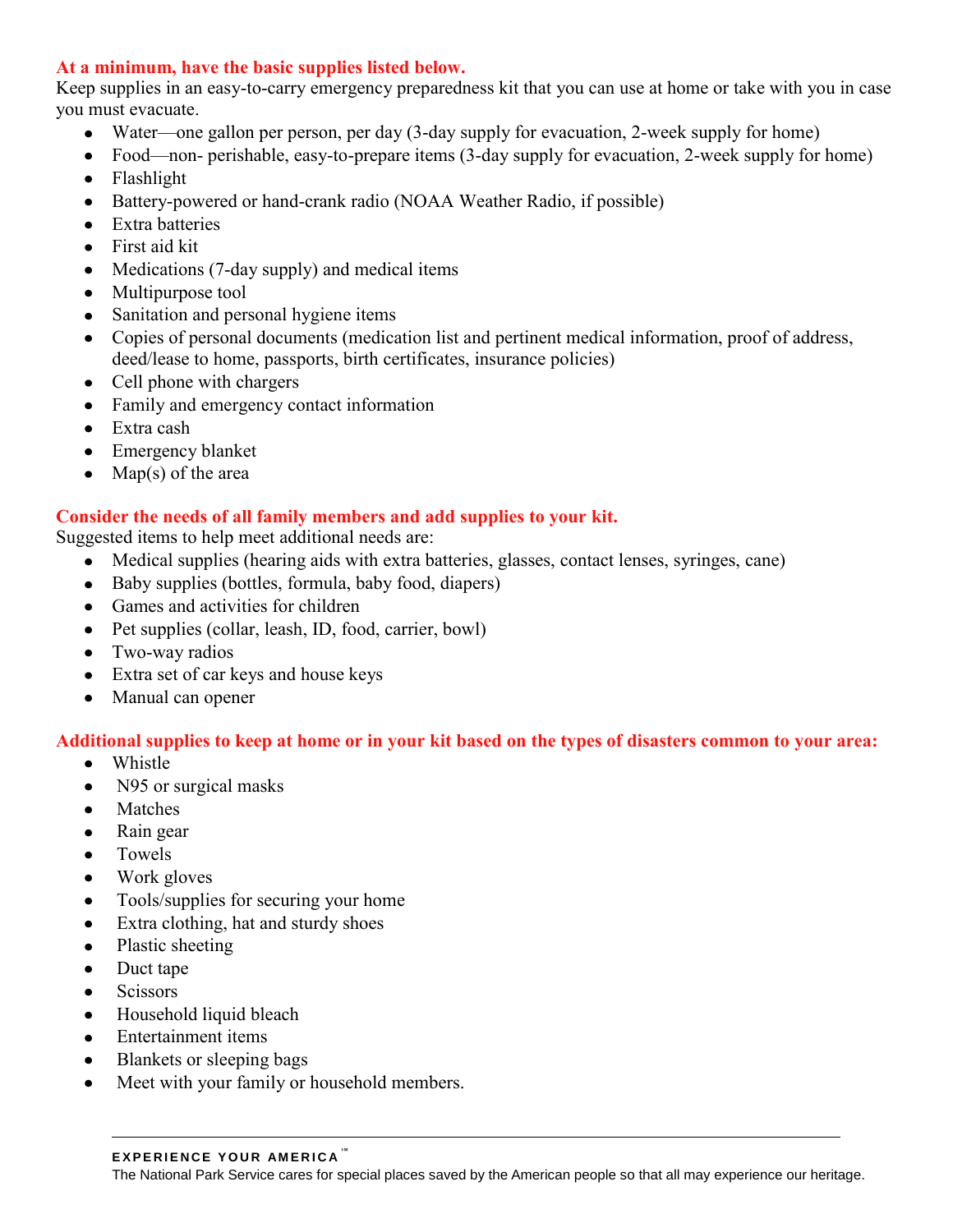- Discuss how to prepare and respond to emergencies that are most likely to happen where you live,  $\bullet$ learn, work and play.
- Identify responsibilities for each member of your household and plan to work together as a team.  $\bullet$
- If a family member is in the military, plan how you would respond if they were deployed.

#### **Plan what to do in case you are separated during an emergency**

Choose two places to meet:

- Right outside your home in case of a sudden emergency, such as a fire
- Outside your neighborhood, in case you cannot return home or are asked to evacuate
- Choose an out-of-area emergency contact person. It may be easier to text or call long distance if local phone lines are overloaded or out of service.
- Everyone should have emergency contact information in writing or programmed into their cell phones.

## **Plan what to do if you have to evacuate**

- Decide where you would go and what route you would take to get there. You may choose to go to a hotel/motel, stay with friends or relatives in a safe location or go to an evacuation shelter if necessary.
- Practice evacuating your home twice a year. Drive your planned evacuation route and plot alternate routes on your map in case roads are impassable.
- Plan ahead for your pets.  $\bullet$
- Keep a phone list of pet-friendly hotels/motels and animal shelters that are along your evacuation routes.  $\bullet$

# **Learn what disasters or emergencies may occur in your area.**

- These events can range from those affecting only you and your family, like a home fire or medical emergency, to those affecting your entire community, like an earthquake or flood.
- Identify how local authorities will notify you during a disaster and how you will get information,  $\bullet$ whether through local radio, TV or NOAA Weather Radio stations or channels.
- Know the difference between different weather alerts such as watches and warnings and what actions to  $\bullet$ take in each.
- Know what actions to take to protect yourself during disasters that may occur in areas where you travel  $\bullet$ or have moved recently. For example, if you travel to a place where earthquakes are common and you are not familiar with them, make sure you know what to do to protect yourself should one occur.
- When a major disaster occurs, your community can change in an instant. Loved ones may be hurt and  $\bullet$ emergency response is likely to be delayed. Make sure that at least one member of your household is trained in first aid and CPR and knows how to use an automated external defibrillator (AED). This training is useful in many emergency situations.
- Share what you have learned with your family, household and neighbors and encourage them to be  $\bullet$ informed.